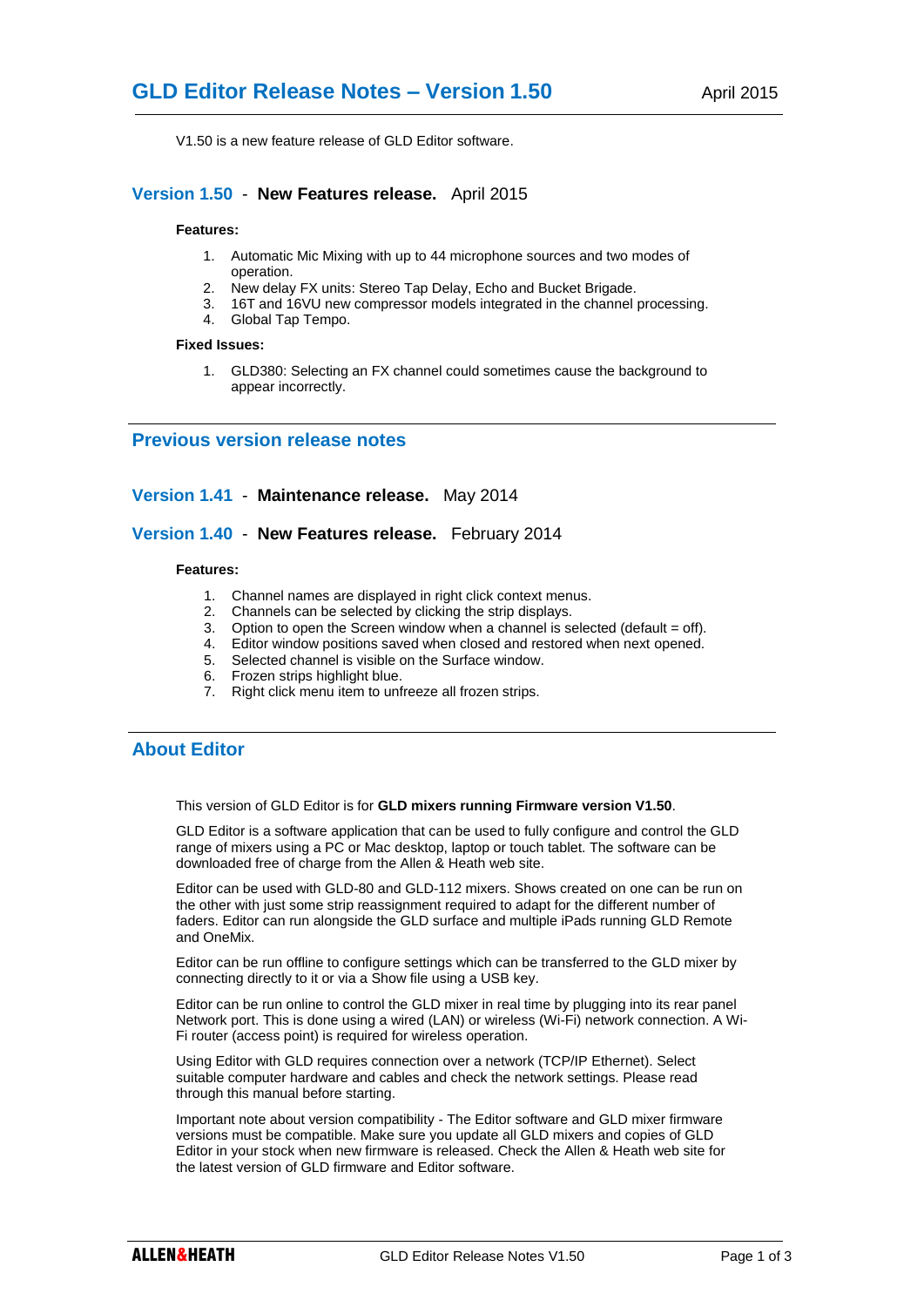## **System Requirements**

GLD Editor is designed to run on a desktop or laptop PC or Apple Mac.

At the time of release of this software GLD Editor has been tested to be compatible with the following operating systems (OS). It is not guaranteed to work with other versions of OS. Currently Editor supports:

Windows 8

Windows 7 32bit and 64bit Windows Vista 32 bit

Windows XP 32bit

Apple Mac OS X 10.10 Yosemite

Apple Mac OS X 10.9 Mavericks

Apple Mac OSX 10.8 Mountain Lion

Apple Mac OSX 10.7 Lion

Apple Mac OSX 10.6 Snow Leopard

Editor can connect to the GLD system using a wired or wireless Ethernet connection.

For wireless connection a suitable Wi-Fi router (access point) is required. For best performance we recommend you choose a dual band wireless router with auto channel selection. Use the more recent 5GHz band in places where there is intense Wi-Fi activity or interference in the more crowded 2.4GHz band. A wireless router with auto channel selection automatically sets itself to an available or least congested channel when you power it up.

# **How to set up the GLD network**

Each device on the network must have a unique IP address with the same Subnet mask. When you connect a laptop and wireless router they must have unique IP addresses compatible with the GLD.

The default (reset) GLD address is:

GLD IP address = 192.168.1.50

GLD Subnet Mask = 255.255.255.0

Check that DHCP is turned off on the GLD.

**Setting up a wireless router (access point)** – The wireless router has its own IP address to identify it on the network. This address is also used to access its settings. Refer to your wireless router guide for setup instructions. Set a **router IP address** that is compatible with the GLD. Its address must be 192.168.1.nnn where nnn is the unique address number different to that of the GLD and any other devices on the network. For example:

Wireless router IP address = 192.168.1.254

Wireless router Subnet Mask = 255.255.255.0

Check that the **router is set for DHCP** operation so that it automatically allocates IP addresses to other DHCP enabled devices on the network, in this case the laptop and any iPads you are using. Most wireless routers have DHCP enabled by default. Check that the router DHCP address range (scope) is restricted to avoid conflict with the GLD static IP addresses. We recommend:

Wireless router = DHCP enabled

DHCP start IP address = 192.168.1.100

DHCP end IP address = 192.168.1.200

**Security** - We strongly recommend that you enable Wireless Security on your router to prevent unauthorised access. By enabling WPA/PSK encryption the GLD will remain private from other laptop or iPad users. A wireless key or password will be required. Keep a note of the wireless key entered.